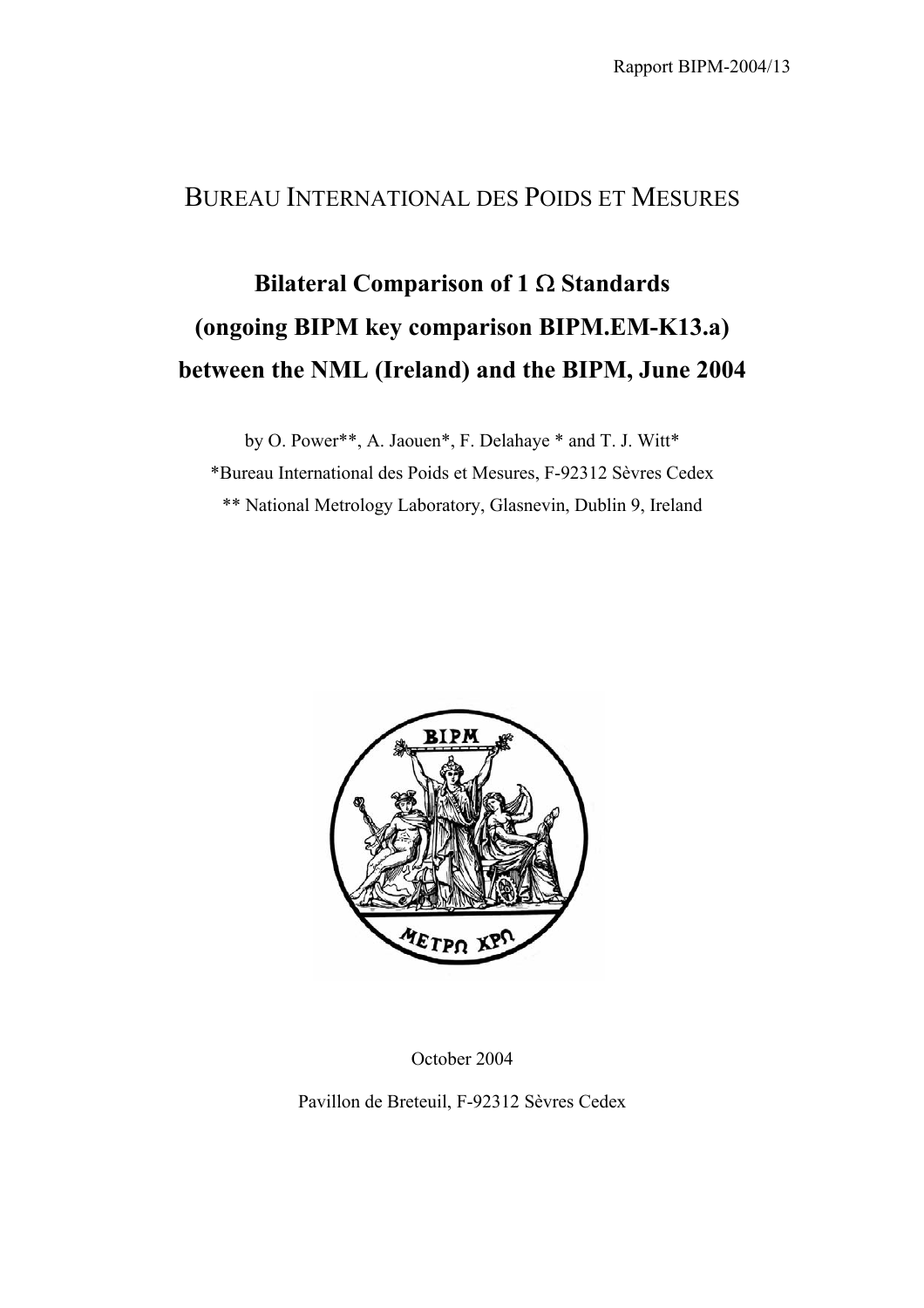## **Bilateral Comparison of 1** Ω **Standards (ongoing BIPM key comparison BIPM.EM-K13.a) between the NML (Ireland) and the BIPM, June 2004**

by O. Power\*\*, A. Jaouen\*, F. Delahaye \* and T. J. Witt\*

\*Bureau International des Poids et Mesures, F-92312 Sèvres Cedex

\*\* National Metrology Laboratory, Glasnevin, Dublin 9, Ireland

A comparison of the 1  $\Omega$  reference standards of the BIPM and the National Metrology Laboratory (NML, Dublin, Ireland) was carried out from March to July 2004. Two BIPM 1  $\Omega$ travelling standards, BIV193 and BIV207, were shipped to the NML by air courier. The BIPM measurements were carried out by comparison with a  $100 \Omega$  reference resistor whose value is known with respect to the BIPM quantized Hall resistance (QHR) standard. The current in the  $1 \Omega$  resistors during the measurements was 50 mA. The NML carried out measurements of the travelling standards by a substitution method using a current comparator resistance bridge. The NML resistance standard is maintained with respect to  $R_{K-90}$  by means of periodic calibrations and comparisons with the BIPM and by extrapolation of the secular behaviour of its reference group. The measuring current used was also 50 mA. The reference temperature is 23 °C. Both NML and BIPM measurements were carried out at temperatures close to the reference temperature, to within 0.02 °C. The results are referred to the reference temperature. The pressure coefficients of the traveling standards are negligible.

Figures 1 and 2 show the measured values obtained for the two standards by the two laboratories. The BIPM values and uncertainties are calculated for the reference date, the mean date of the NML measurements (28 April 2004), from linear least-squares fits. Those of the NML are calculated from the mean of the measured values.

Table 1 lists the results and the component uncertainty contributions for the comparison NML/BIPM. Table 2 lists the uncertainties associated with maintenance and measuring equipment at the BIPM and Table 3 lists the uncertainties associated with maintenance and measuring equipment at the NML.

The following elements are listed in Table 1:

(1) the mean resistance value  $R_{NML}$  of each resistor measured by the NML; (2) the Type A uncertainty due to the instability of the resistors and the measuring equipment, computed as the standard uncertainty of the mean value;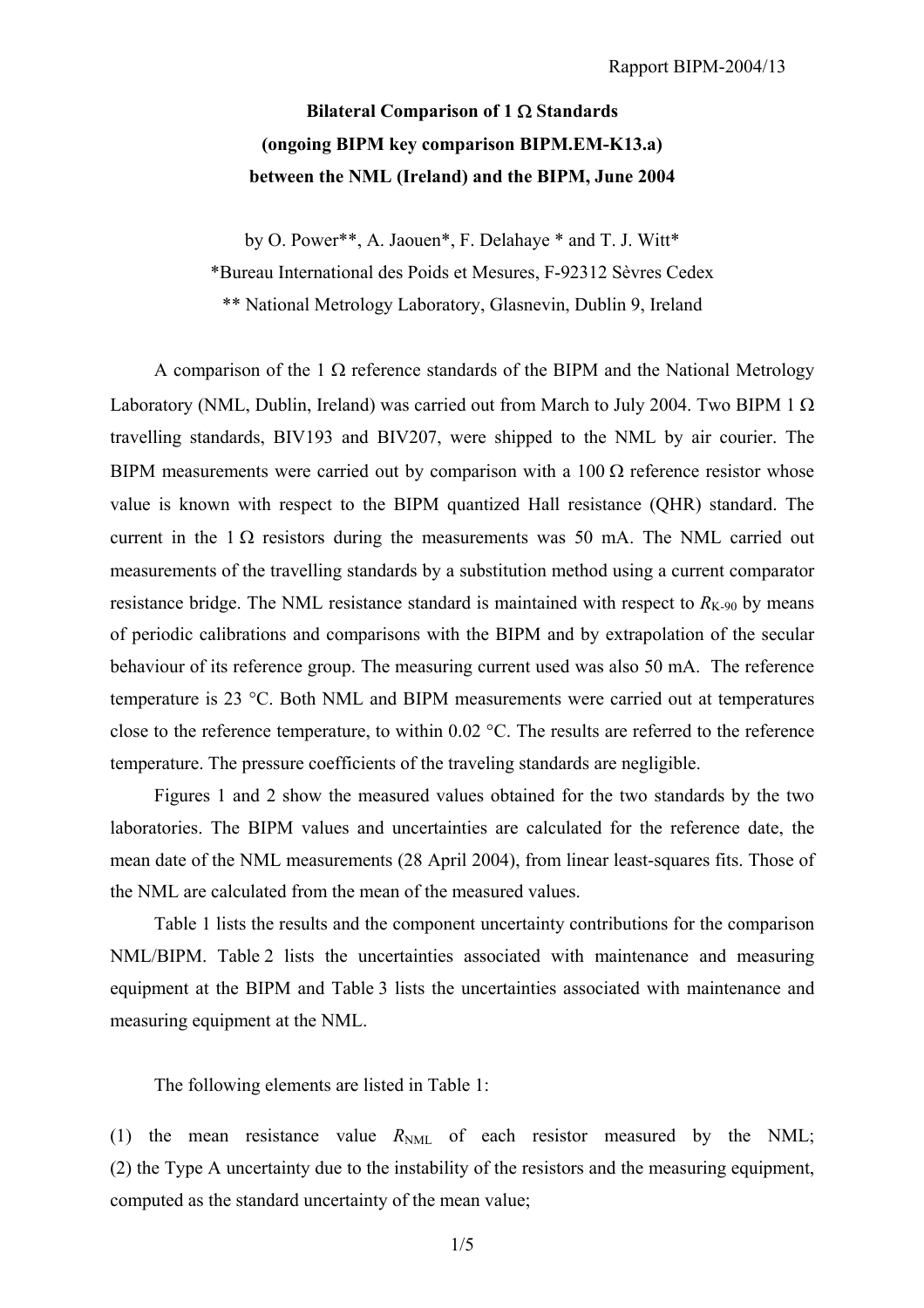(3) the Type B uncertainty component due to the measuring equipment of the NML. This uncertainty is partially correlated between the different travelling standards used for a comparison and the contributions that are completely or at least partially correlated are indicated by asterisks (\*) in Table 3;

(4-6) the corresponding quantities for the BIPM;

(7) the difference  $(R_{NML} - R_{BIPM})$  for each resistor, and (8) the clearly uncorrelated (Type A) part of the uncertainty;

(9) the result of the comparison, which is the mean of the differences of the calibration results for the different standards;

the uncertainty of the transfer, estimated by two methods:

(10) the standard deviation of the mean value of the results, from the different resistors, counting only the Type A uncertainties of the individual results;

(11) the *a posteriori* uncertainty, which is the standard deviation of the mean of the two different results,  $s_M$ ;

(12) the total uncertainty of the comparison, which is the root-sum-square of the Type A and Type B uncertainties.

In Table 1, the Type A uncertainties are negligible compared with the estimated Type B uncertainties. As usual, the larger of the two estimates in (10) and (11) is adopted as the Type A uncertainty.

The final results of the comparison are presented as the difference between the value assigned to a 1  $\Omega$  standard by each laboratory. The difference between the value assigned by the NML at the NML,  $R_{NML}$ , and that assigned by the BIPM, at the BIPM,  $R_{BIPM}$ , for the reference date is

 $R_{NML} - R_{BIPM} = -0.071 \mu\Omega$ ;  $u_c = 0.23 \mu\Omega$  on 2004/04/28,

where  $u_c$  is the combined Type A and Type B standard uncertainty from both laboratories.

This is a most satisfactory result. The difference between the values assigned to the travelling standards by the two laboratories is less than the standard uncertainty associated with the difference.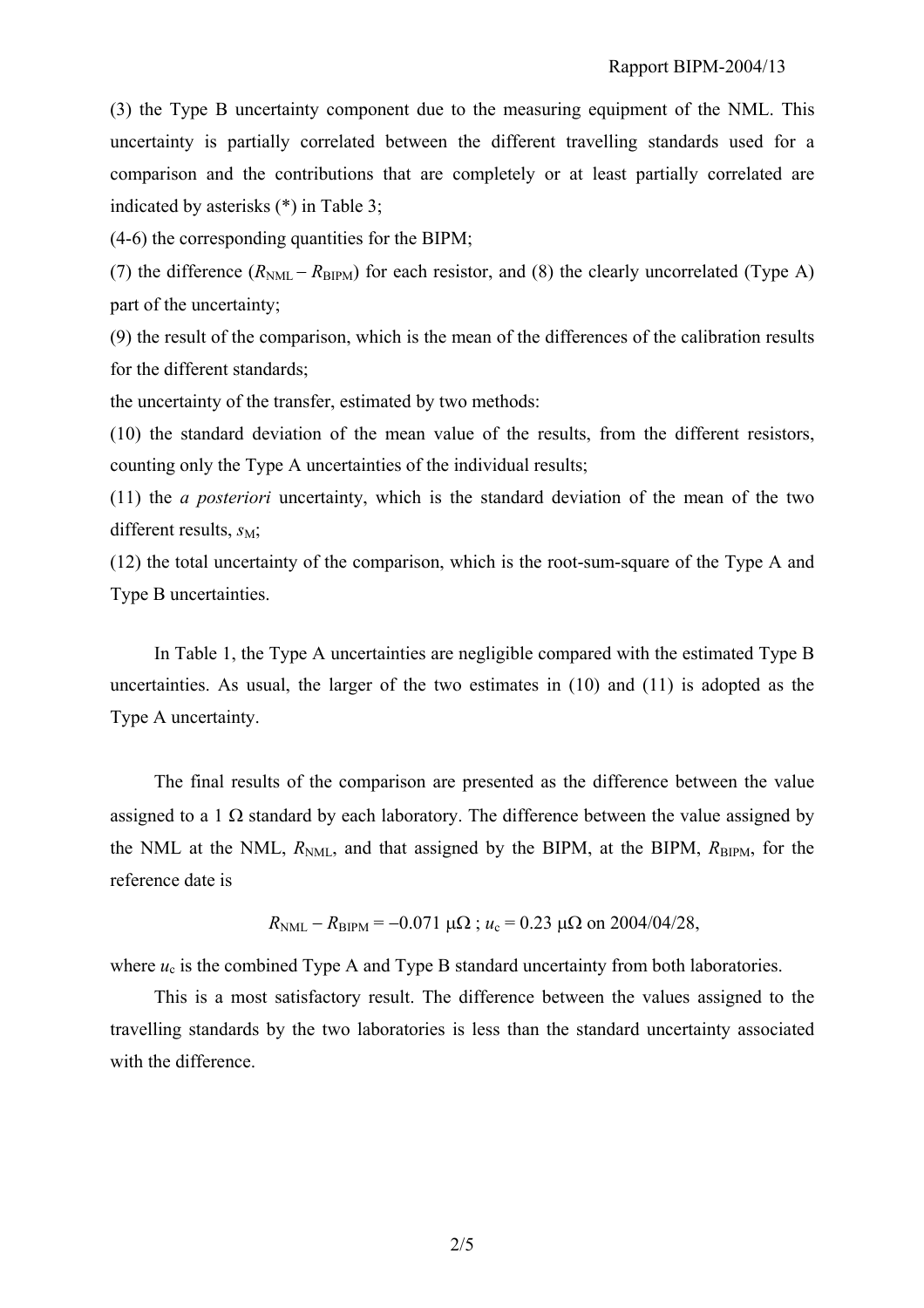

Figure 1. Relative deviation from the nominal 1  $\Omega$  value of the resistance of BIV193 vs time: a linear least-squares fit (LS) to the BIPM measurements and the mean of the NML measurements.



Figure 2. Relative deviation from the nominal 1  $\Omega$  value of the resistance of BIV207 vs time: a linear least-squares fit (LS) to the BIPM measurements and the mean of the NML measurements.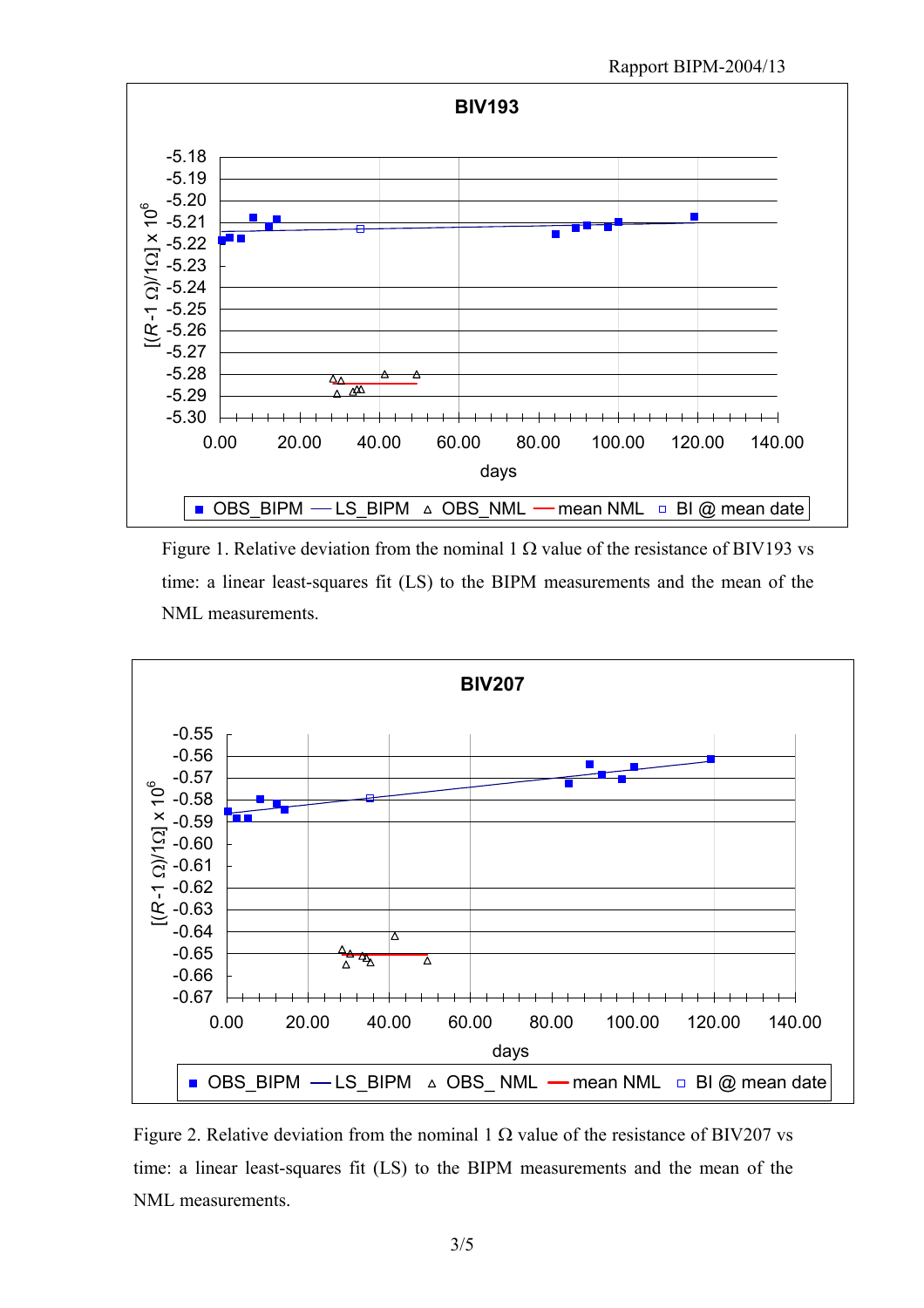Table 1. Results of the NML/BIPM bilateral comparison of 1  $\Omega$  standards using two BIPM travelling standards: mean date 28 April 2004. Uncertainties are  $1\sigma$  estimates. The combined Type A uncertainty is  $w = [r^2 + t^2]^{1/2}$ , the expected transfer uncertainty is  $x = [w_{193}^2 + w_{207}^2]^{1/2}$  and the total combined uncertainty is  $y = [s^2 + u^2 + x^2]^{1/2}$ .

|                |                                                                 | <b>BIV193</b> | <b>BIV207</b>             |                  |
|----------------|-----------------------------------------------------------------|---------------|---------------------------|------------------|
| 1              | <b>NML</b><br>$(R-1 \Omega)/\mu\Omega$                          | $-5.2845$     | $-0.6506$                 |                  |
| 2              | type-A uncertainty/ $\mu\Omega$                                 | 0.001         | 0.001                     | $\mathbf{r}$     |
| 3              | type-B uncertainty/ $\mu\Omega$                                 |               | 0.23<br>$\boldsymbol{S}$  |                  |
| $\overline{4}$ | <b>BIPM</b><br>$(R-1 \Omega)/\mu\Omega$                         | $-5.2132$     | $-0.5792$                 |                  |
| 5              | type-A uncertainty/ $\mu\Omega$                                 | 0.001         | 0.001                     | t                |
| 6              | type-B uncertainty/ $\mu\Omega$                                 |               | 0.016<br>$\boldsymbol{u}$ |                  |
| 7              | $(R_{\text{NML}} - R_{\text{BIPM}})/\mu\Omega$                  | $-0.0713$     | $-0.0715$                 |                  |
| 8              | combined type-A uncertainty/ $\mu\Omega$                        | 0.002         | 0.002                     | $\boldsymbol{w}$ |
| 9              | $\langle R_{\text{NML}} - R_{\text{BIPM}} \rangle / \mu \Omega$ |               | $-0.0714$                 |                  |
| 10             | expected type-A transfer uncertainty/ $\mu\Omega$               |               | 0.001                     | $\mathfrak{X}$   |
| 11             | $s_M$ of difference for 2 resistors/ μΩ                         |               | 0.000                     |                  |
| 12             | total uncertainty in comparison/ $\mu\Omega$                    | 0.23          |                           | ν                |
|                |                                                                 |               |                           |                  |